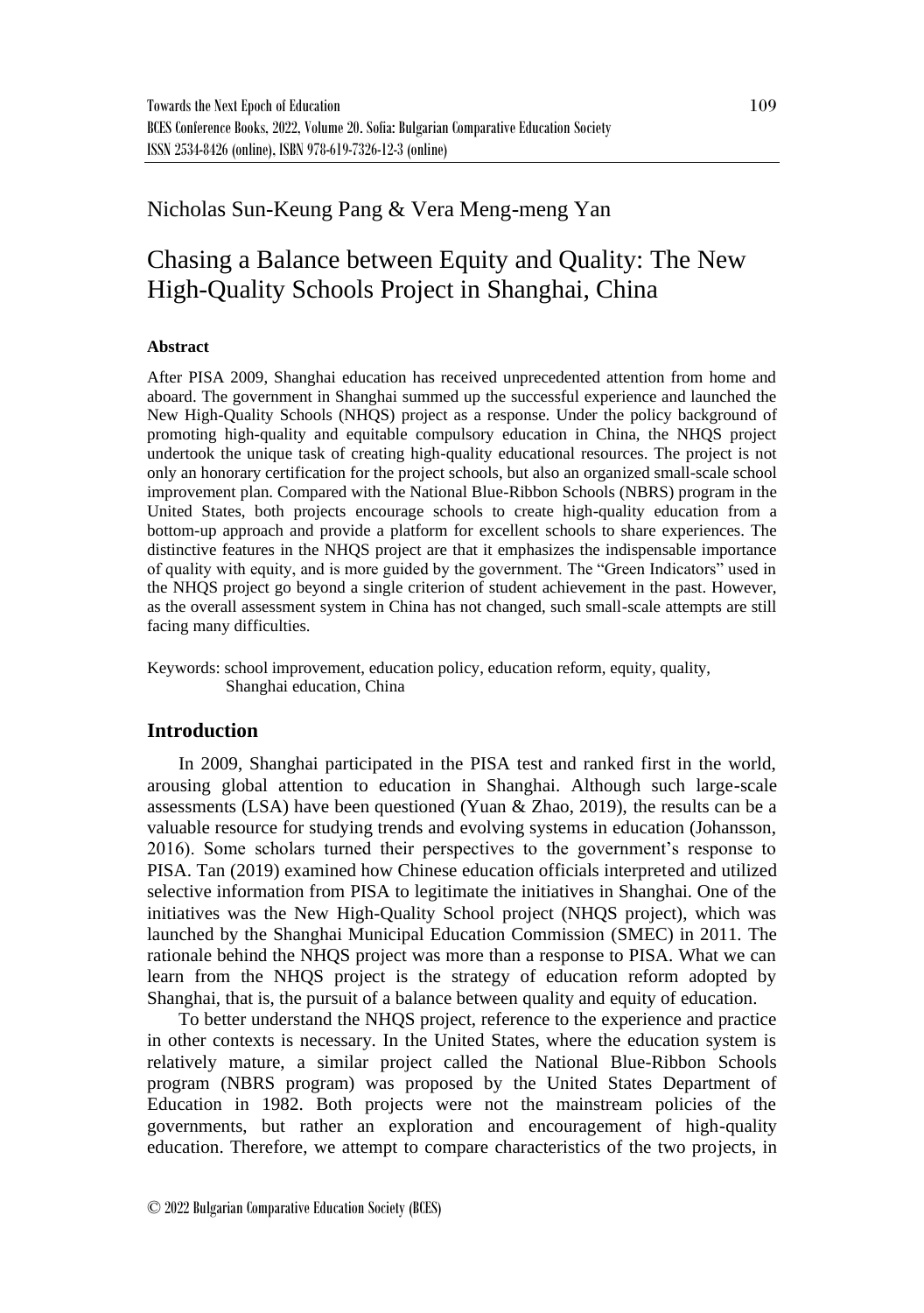order to better understand what Shanghai has done in the pursuit of a balanced education of equity and quality. Our main research questions are as follows:

- (1) What are the characteristics of the new high-quality schools in Shanghai?
- (2) How does the NHQS project drive to school improvement in a balance between quality and equity?

#### **The background of the NHQS project in Shanghai**

With the development of China's economy, society and education popularization, the expectation of education has changed from enlarging educational opportunities to achieving quality education. In 2019, the Chinese central government officially issued a long-term educational development plan entitled, *China's education modernization 2035* (Ministry of Education of the People's Republic of China, 2019). As the achievement of high-quality and equitable compulsory education is one of the development goals in this plan, all provinces and municipalities have been reforming their education sub-systems responding to such a call.

The NHQS project in Shanghai is an exemplified school improvement endeavor. Yin (2012), the Deputy Director of the SMEC at that time, pointed out that the PISA 2009 results showed that some ordinary schools had been transformed successfully into quality schools, without additional resources from the central government. These schools had created profound cultural heritage that lifted the standard of basic education in Shanghai. Therefore, the SMEC launched the NHQS project in 2011 to study the growth trajectory of these successful public schools. The aims of this project were to examine the mechanism of how these ordinary schools had turned around into high-quality schools and to promote the successful experience of school reform. Another rationale behind this project was to explore how the government could achieve equity in education, in addition to the pursuit of quality in compulsory education.

As Shanghai is open to globalization, the traditional Confucian ethics and values of collectivism, trust, and honesty in education have been competing with those socalled new values of market, choice, competition, efficiency, and accountability (Pang & Wang, 2017). The NHQS project was a test of the policy that aimed at cooling down the "choice fever" (schools competing for quality students and students competing for quality schools) in urban areas. Therefore, in the certification for new high-quality schools in Shanghai, both equity and quality became both important criteria in assessment.

In 2011, 43 primary and secondary schools in Shanghai were selected and nominated as project schools. In order to radiate quality educational resources and experiences through cluster innovation, the SMEC launched the *Three-year Action Plan for New High-quality School Cluster Development in Shanghai (2015-2017)* in 2015. The plan aimed at that, by 2017, the number of schools in the new highquality school clusters would be expanded to about 250, covering about 25% of the public schools in Shanghai (SMEC, 2015). From 2015 to 2020, the SMEC issued other policies that reinforced at achieving a balance between quality and equity of education in Shanghai (SMEC, 2020). The main strategy in the reform is to enhance cluster development among schools, in which almost every school in Shanghai is put into a group. Through school grouping, educational resources can be shared from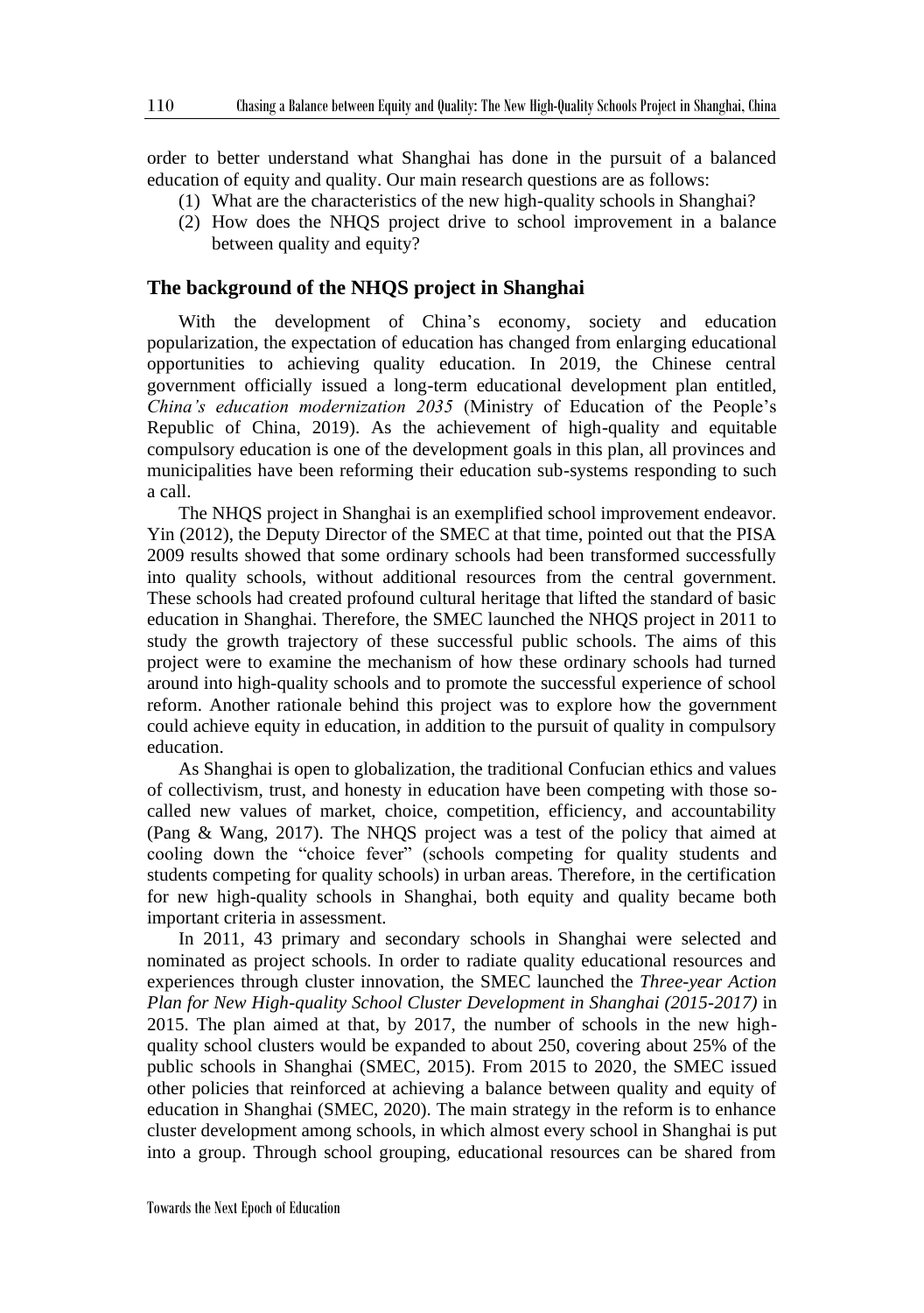high-quality schools to weak schools. Different from the way of resource input and investment in the past, schools in the NHQS project were expected to deploy resources sustainably. That is, the NHQS project has its uniqueness and importance in testing the strategy of how to create quality education as the premise of equity. Therefore, it is significant to study the policy in such reform and to identify what render new high-quality schools in Shanghai.

#### **Research methods**

Our research team visited four NHQS schools, including two primary schools and two middle schools. The participants of the study were the principals and teachers in the NHQS project. Qualitative data were collected by face-to-face, semistructured interviews with the principal and 4-6 teachers in group within each school. Most interviews lasted around one hour and were conducted in offices or meeting rooms in the project schools. The interviews aimed at exploring their strategies of school improvement and their personal views of the NHQS project. We asked about the schools' history, improvement processes, successful factors, and visions of education in Shanghai. For the National Blue-Ribbon Schools (NBRS) in the USA, we analyzed the submitted statements in their application materials in competing for the award of NBRS.

#### **Framework for analysis**

Based on an analysis of theories and case studies in the field of school improvement, Reezigt and Creemers (2005) proposed a comprehensive framework for effective school improvement. It shows that the concept of an improving school is firmly embedded in the educational context of a country and effective improvement requires school-level processes. Drawing on this framework, we analyzed the available data in the following four aspects: (a) context, (b) improvement culture, (c) improvement processes, and (d) improvement outcomes.

#### *Context*

In China at present, equity is highly emphasized and the government has great power to achieve the intended goals. School choice is limited by *hukou* (residence in a school district) and the "choice fever" is considered as a problem that threatens education equity. In 2020, the policy of the *Synchronous Enrollment of Public Schools and Private Schools (gong min tong zhao)* has been fully implemented, that intended to weaken the competitiveness of private schools for more able students. In the education reform in Shanghai, the district education bureaus were urged to enforce the policy of school enrollment which allowed schools to admit children only from their own communities. Principals and teachers were reminded that quality education are not the results of competing with other schools in enrolling more able students, but that schools should emphasize education for all and schools should hold ultimate responsibility for the families in the community. As Principal Zhang said,

*We want to turn a school that in their eyes is not good enough into a quality school. We always seek to provide students from the average families with a curriculum that*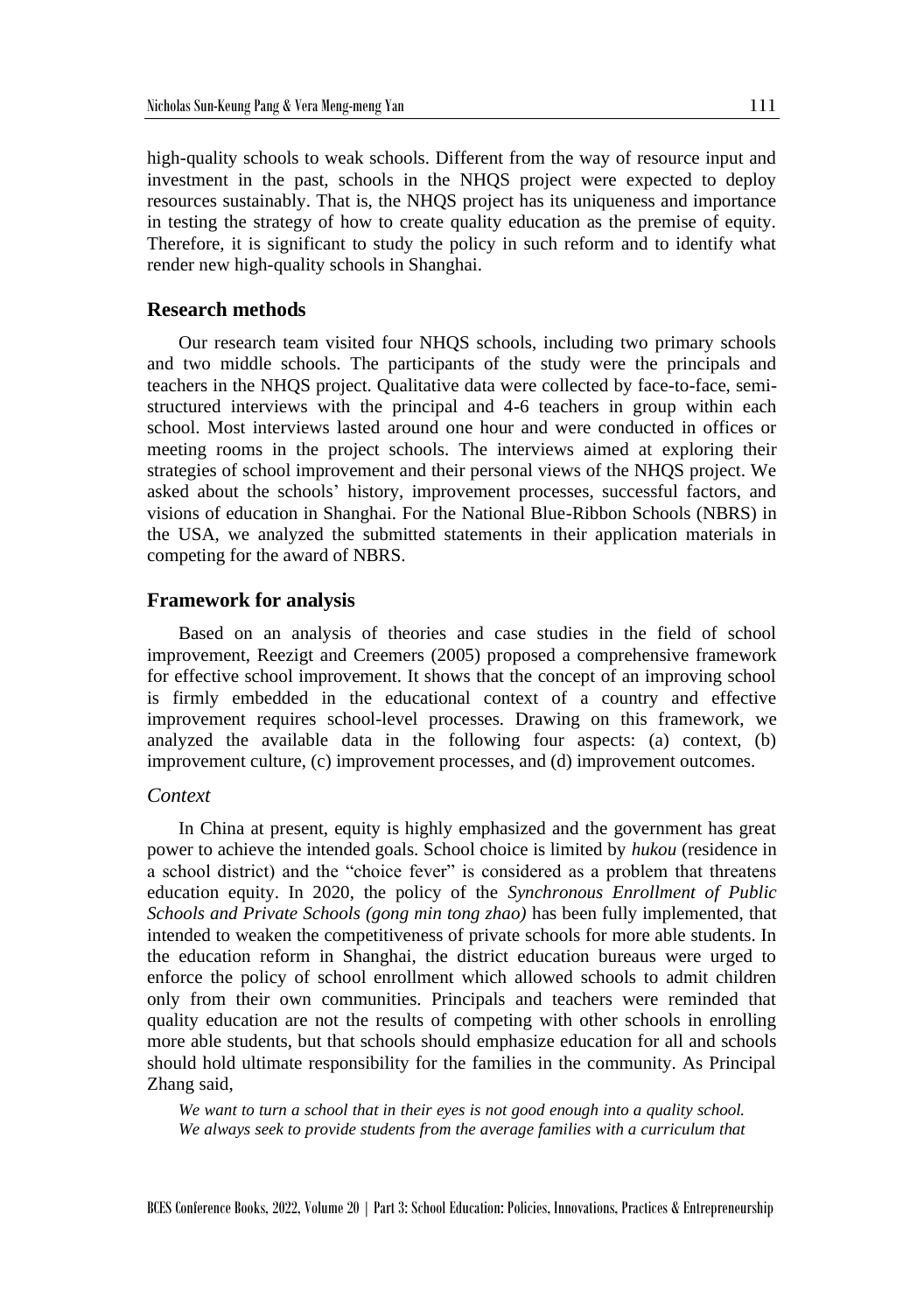#### *would enhance their effective learning experience and that would cater for their individual growth.*

In this context of the reform policy, cooperation among schools is encouraged, while excessive competition among schools is not promoted. The SMEC set up new high-quality school clusters, with one NHQS project school shared their successful experiences with around 10 other ordinary schools within a cluster, and led them to develop concurrently with a variety of activities around different themes of school change.

*In this way, each school can learn from the NHQS project school for new ideas and all other schools can develop on their own, without having attended to centralized directives from the SMEC.* (Principal Fan)

In America, there are different types of schools that suit the needs of families from different backgrounds. Freedom of school choice for parents has created strong competition among schools. To render schools more adaptable to the needs of families, the government has given schools more autonomy and strengthened accountability for them (Elwick, 2017). Principals have owned much autonomy in curriculum, personnel, and finance while under immense pressure to improve the school's ranking in the district. The vitality of schools is stimulated, but at the same time, school choice brings about the consequences of stratification of schools and mostly benefits those advantaged families (Ben-Porath, 2021).

#### *Improvement culture*

In general and everywhere, school changes are initiated by governments rather than schools themselves (Rosenblatt, 2004). However, schools or teachers can take improvement initiatives spontaneously. In both the NHQS project and the NBRS program, the school leaders and teacher groups had strong internal motivation to improve the quality of school education. Putting aside ideas such as competition, their belief was to offer children the best education. This belief allowed them to continuously improve their teaching or management and strive for excellence.

The leadership of the principal does matter for building an improvement culture.

*As a principal, first I have to figure out what kind of school I want to run. Then I would find out what I am lacking and request the Education Bureau for extra funding or personnel support. That is, to know what I want to do is important.* (Principal Zhang)

With a strong desire to improve, principals in the NHQS schools took actions spontaneously to gain extra resources for school improvement, which supported teachers' willingness and attitudes to change.

*The headmaster always emphasizes professionalism and strives for excellence. Once she has found a direction for school reform, she spares no effort to invest in all kinds of resources. She has high expectation and demands on the teachers, as well as, offers support and encouragement.* (Teacher Tang)

As the Job Demands-Resources model (Bakker & Demerouti, 2007) illustrates, appropriate resources can increase people's motivation and potentials, especially when the job is demanding.

Nowadays, parents are more educated and children are now seeing things differently than ever before. The internet has provided a wealth of information resources for all, making online learning and lifelong learning a reality. So that, the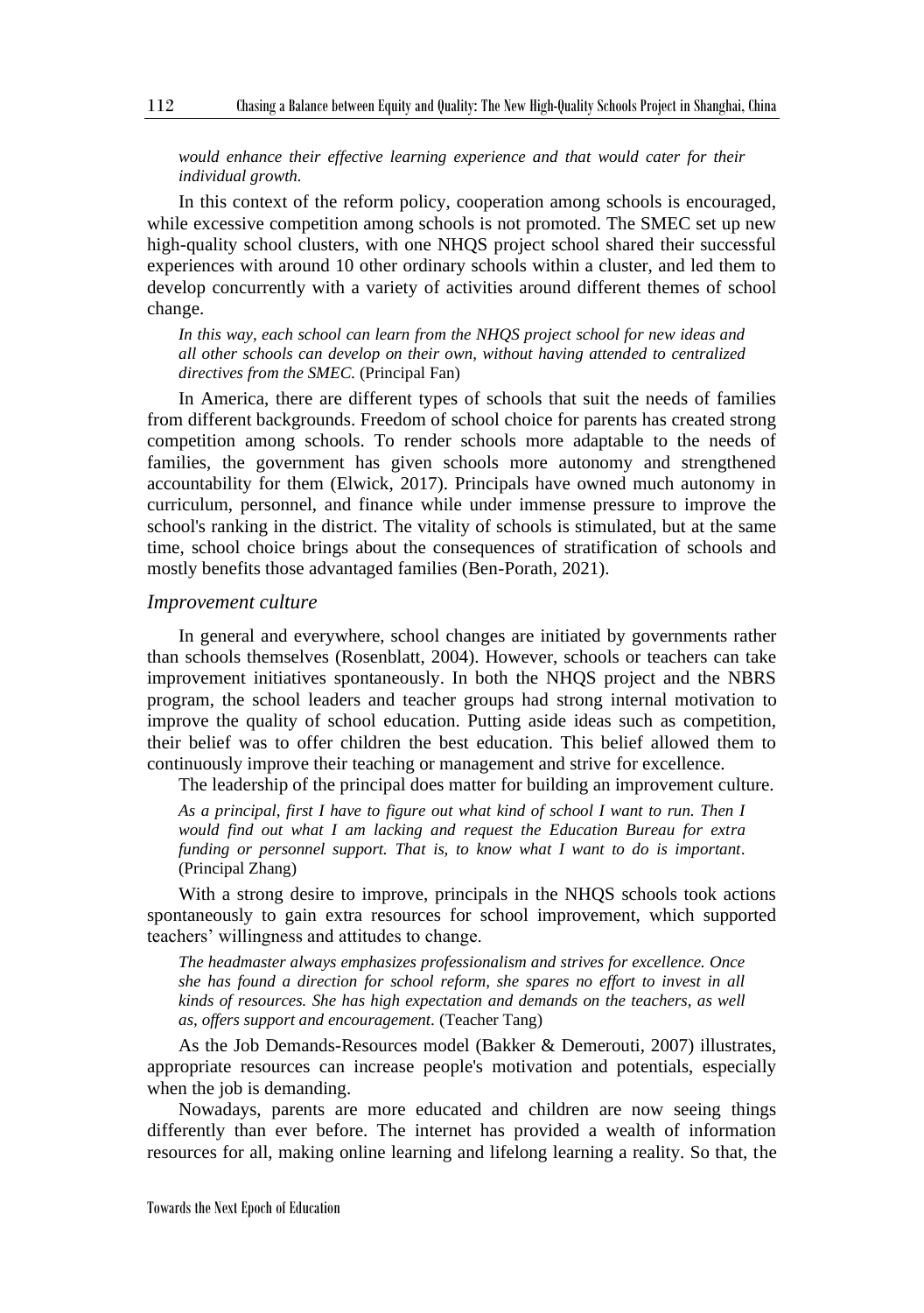school culture should be kept abreast with the new expectations from students and parents. In the words of Teacher Lu,

*Because of the changes of the times, for teachers, the 'passing line' of being a good teacher or providing a good education has changed.*

#### *Improvement process*

In addition to internal efforts, the nominated schools in the NHQS project can receive guidance and support from the Shanghai Research Centre for New High-Quality Schools and from district bureaus. They provided the principals and teachers of the project schools with sufficient opportunities and channels for professional development, training, exchanges and exhibitions (SMEC, 2015). Meanwhile, professional learning communities are created within schools, among schools, and between practitioners and researchers. The principals of the four NHQS, we visited, claimed that, they now have a New High-Quality Schools Alliance. Schools are no longer alone in their educational reforms or work behind closed doors. Further external forces of change also exist at the school level, such as, schools can invite external experts to support school improvement and guidance in change. The reform finally happens at the team level and the subject group level as well. When a school in the NHQS project has succeeded in certain endeavors, they will share their experiences to other schools within the group and disseminate the successful practices to other groups of NHQS schools too. Therefore, the NHQS project is not only a tool of certification, but also a planned improvement project under the guidance of the government in Shanghai.

As to the NBRS program in the United States, it identifies several hundred outstanding schools annually and celebrates their school excellence, turn-around stories, and how they have worked to close achievement gaps. The NBRS Award is both a high aspiration and a potent resource of practitioner knowledge. These schools serve as examples of successful continuous improvement for other schools throughout the nation. Their successful achievements are also posted on the U.S. Department of Education's website and shared to the public (United States Department of Education, 2021). The main characteristics of the NBRS program is that school change is from within and there is no external intervention. The NBRS program is more of an award encouragement and experience promotion.

#### *Improvement outcomes*

Reezigt and Creemers (2005) divided improvement goals into two types: goals that are explicitly written in terms of student outcomes and goals that are focused on change. *Green Indicators* for the primary and secondary students in Shanghai are used as the evaluation criteria for nomination to the NHQS project, which include 10 aspects: (i) students' academic level, (ii) learning motivation, (iii) academic burden, (iv) teacher-student relationship, (v) instruction methods, (vi) the principal's curriculum leadership, (vii) students' socioeconomic status, (viii) students' moral conduct and behavior, (ix) students' physical and mental health, and (x) student progress across multiple years (SMEC, 2011). It is apparent that student's academic achievement is not the single indicator for main consideration. This project emphasizes a holistic development of students and pays more attention to education equity. In the eyes of the Shanghai principals and teachers,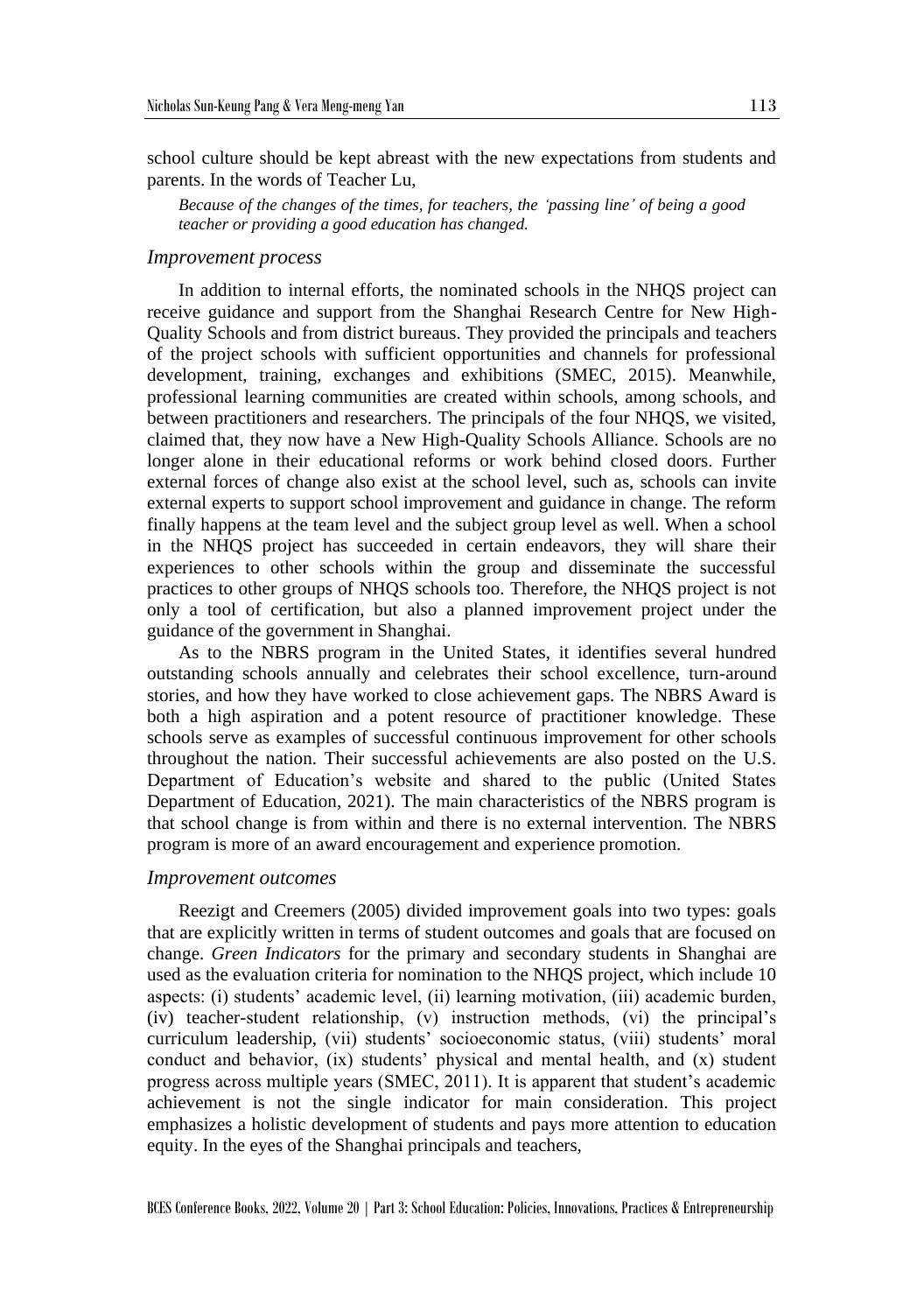*schools have never been examination factories.* (Teacher Zhang)

*Shanghai is an open-minded city in the sense that academic scores are important, but not the only indicator for student performance. Other areas of development, like art, technology, and sports are also very important and never neglected.* (Teacher Huang)

Most principals and teachers in the NHQS project value the practical changes brought about by the reforms, which include the transformation of the classroom climate and the development of teachers' professional competencies.

In contrast to the NHQS project, the NBRS program has set two categories of awards: Exemplary High Performing Award and Exemplary Achievement Gap-Closing Award. Exemplary High Performing Award are for those schools that have the state's highest high-school graduation rates and the highest achieving students (the top 15%) in English and Mathematics, while Exemplary Achievement Gap-Closing Award are for those schools that have made the greatest advancement (top 15%) in closing gaps in subgroup achievement in English and Mathematics over the past three to five years. Both are measured by state assessments or nationally normed tests (United States Department of Education, 2021). It shows that the main criterion for evaluation for the awards is the absolute achievements of students or the degree of narrowing of the gap between students' achievements in the United States.

#### **Conclusion**

This paper aimed at reviewing the NHQS project which was launched after Shanghai had been ranked first in PISA 2009 and exploring how Shanghai education has attended to a balance between equity and quality in school education. Through an analysis of the policies issued by the SMEC in Shanghai, we found the NHQS project have focused more on the creation of network resources rather than deploying of existing resources. Further, the government in Shanghai has worked with the project schools to define the meanings of high-quality schools. In the past, high-quality schools were always regarded as the key schools which had high reputations, rich resources, and high enrollment rates of more able students. Nowadays, the new high-quality schools are no longer the key schools or selective schools. Any school that can perform well under the standards of the *Green Indicators* and can satisfy students' and parents' needs will be nominated as NHQS. This project advocates a balance of quality and equity as its advocacy in the new era.

We compared the NHQS project in Shanghai with the NBRS program in the United States, using a comprehensive framework for effective school improvement. We visited four NHQS project schools in Shanghai for field work and data collection about the principals' and teachers' views of the NHQS project and their experience of how to attend to a balance between quality and equity in school education. We found that the culture of cooperation and mutual assistance among NHQS schools is strong, especially through cluster development. To chase a balance between equity and quality, the strategy taken by the government in Shanghai is to turn around the quality of weak schools, so that every student can receive good education. From the field work in these schools, we can see that principals and teachers in Shanghai have inherent and strong motivations for improvement. They recognize and espouse the philosophy of education advocated by the Shanghai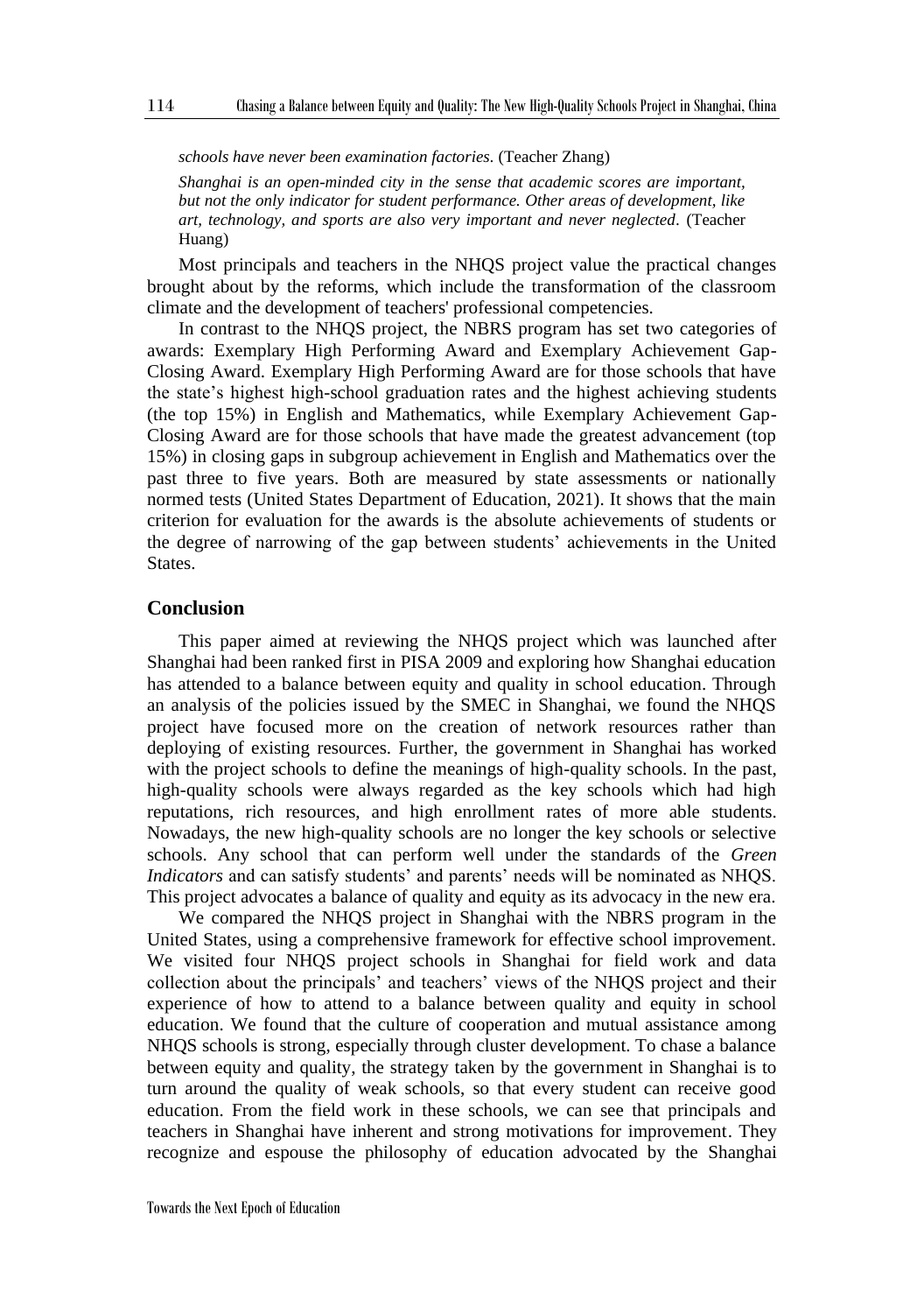Municipal Education Commission, which emphasizes the importance on the holistic development of all children.

In sum, Shanghai's NHQS project has involved more participation and guidance from the central government and is a new attempt to explore school improvement. Although the use of green indicators in assessing school performance goes beyond the previous use of student academic score as a single indicator, the project may still encounter some difficulties in reality. For example, competition among students and among schools never ends. Therefore, the philosophy in balancing between education quality and equity requires a wider propaganda and needs to gain all stakeholders' understanding and recognition. Although the NHQS project is experimental in Shanghai and not in a big scale, its influence on school reform in China is evident. There have been local governments in some other provinces and cities in China that have learnt from Shanghai's experience and set up their own NHQS projects.

#### **References**

- Bakker, A. B. & Demerouti, E. (2007): The job demands-resources model: State of the art. *Journal of Managerial Psychology*, *22*(3), 309-328.
- Ben-Porath, S. (2021): A broader conception of school choice. *Phi Delta Kappan*, 103(1), 8- 13.
- Elwick, A. (2017): Education reform in New York City (2002–2013). *Oxford Review of Education*, 43(6), 677-694.
- Johansson, S. (2016): International large-scale assessments: what uses, what consequences? *Educational Research*, 58(2), 139-148.
- Ministry of Education of the People's Republic of China (2019): *The Central Committee of the Communist Party of China and the State Council recently issued China's education modernization 2035*.

http://www.moe.gov.cn/jyb\_xwfb/s6052/moe\_838/201902/t20190223\_370857.html (Accessed September 2021).

- Pang, N. S. K. & Wang, T. (2017): Investigating Chinese Educational Leaders' Confucian Ethics and Value Orientations in a Transnational Leadership Program. *Contemporary Educational Research Quarterly*, 25(1), 45-78.
- Reezigt, G. J. & Creemers, B. P. (2005): A comprehensive framework for effective school improvement. *School Effectiveness and School Improvement*, 16(4), 407-424.
- Rosenblatt, Z. (2004): Skill flexibility and school change: A multi-national study. *Journal of Educational Change*, 5(1), 1-30.
- Shanghai Municipal Education Commission (2011): *Opinions on the implementation of "Shanghai Primary and Secondary School Students' Academic Quality Green Indicators (Trial)"*.

http://www.xuhui.gov.cn/h/xhxxgkN/xhxxgk\_jyj\_bmwj\_bmwj/Info/Detail\_2659.htm (Accessed September 2021).

Shanghai Municipal Education Commission (2015): *Notice of the Municipal Education Commission on Printing and Distributing the "Three-year Action Plan for the Development of New High-quality School Clusters in Shanghai (2015-2017)"*. https://www.shanghai.gov.cn/nw12344/20200814/0001-12344\_45562.html (Accessed September 2021).